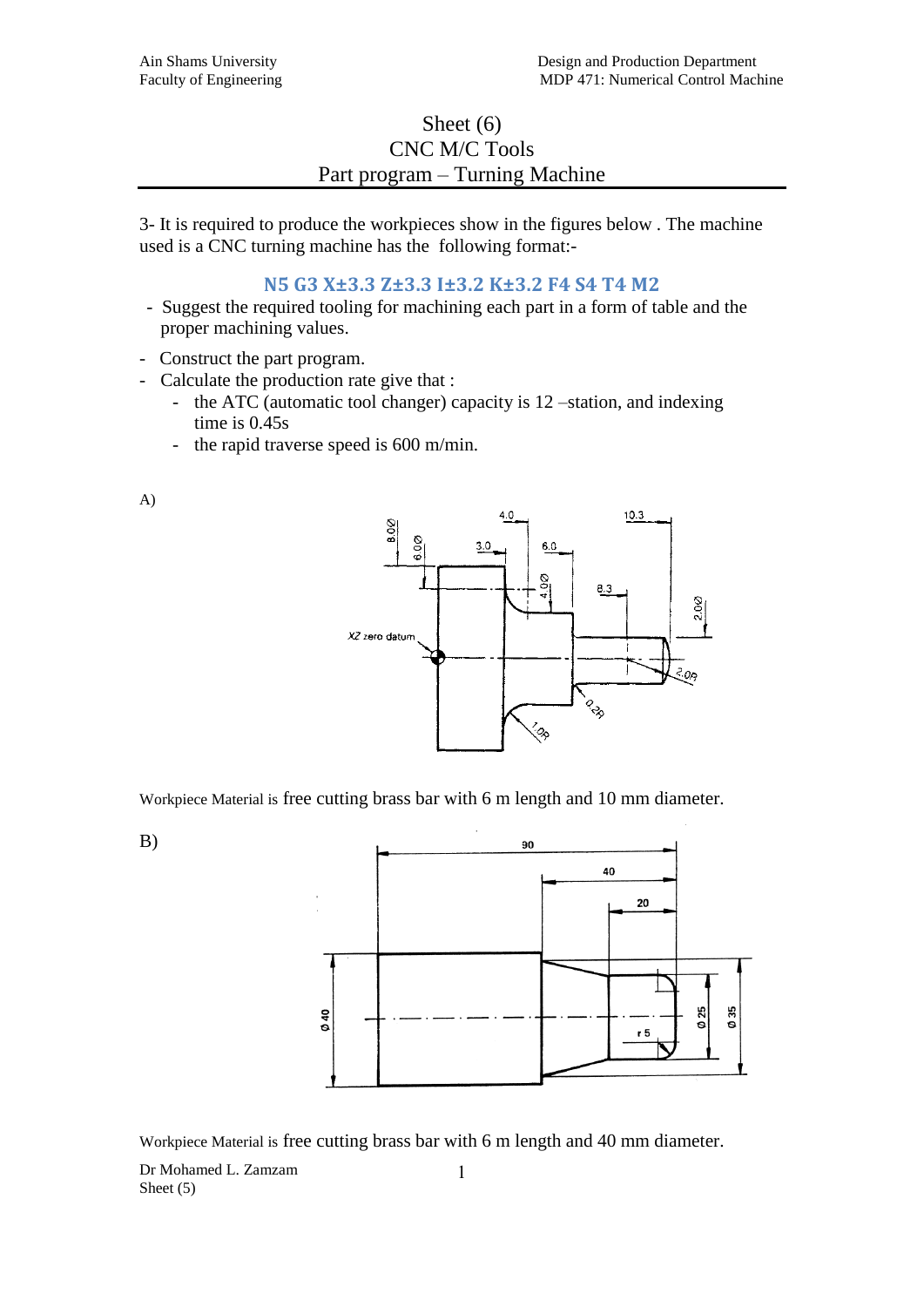C)



Workpiece Material is free cutting brass bar with 6 m length and 25 mm diameter.

D)



workpiece made from free cutting brass bar with 6 m length and a 70 mm diameter

**Notes**: The Machine uses - G53 for Zero Offset off

| - GOS TOT ZETO UITSEI OIT |
|---------------------------|
| - G54 for Zero Offset #1  |
| - G55 for Zero Offset #2  |
| - G56 for Zero Offset #3  |
| - G57 for Zero Offset #4  |
| - G58 for Zero Offset #5  |
| - G59 for Zero Offset #6  |

Dr Mohamed L. Zamzam Sheet (5)